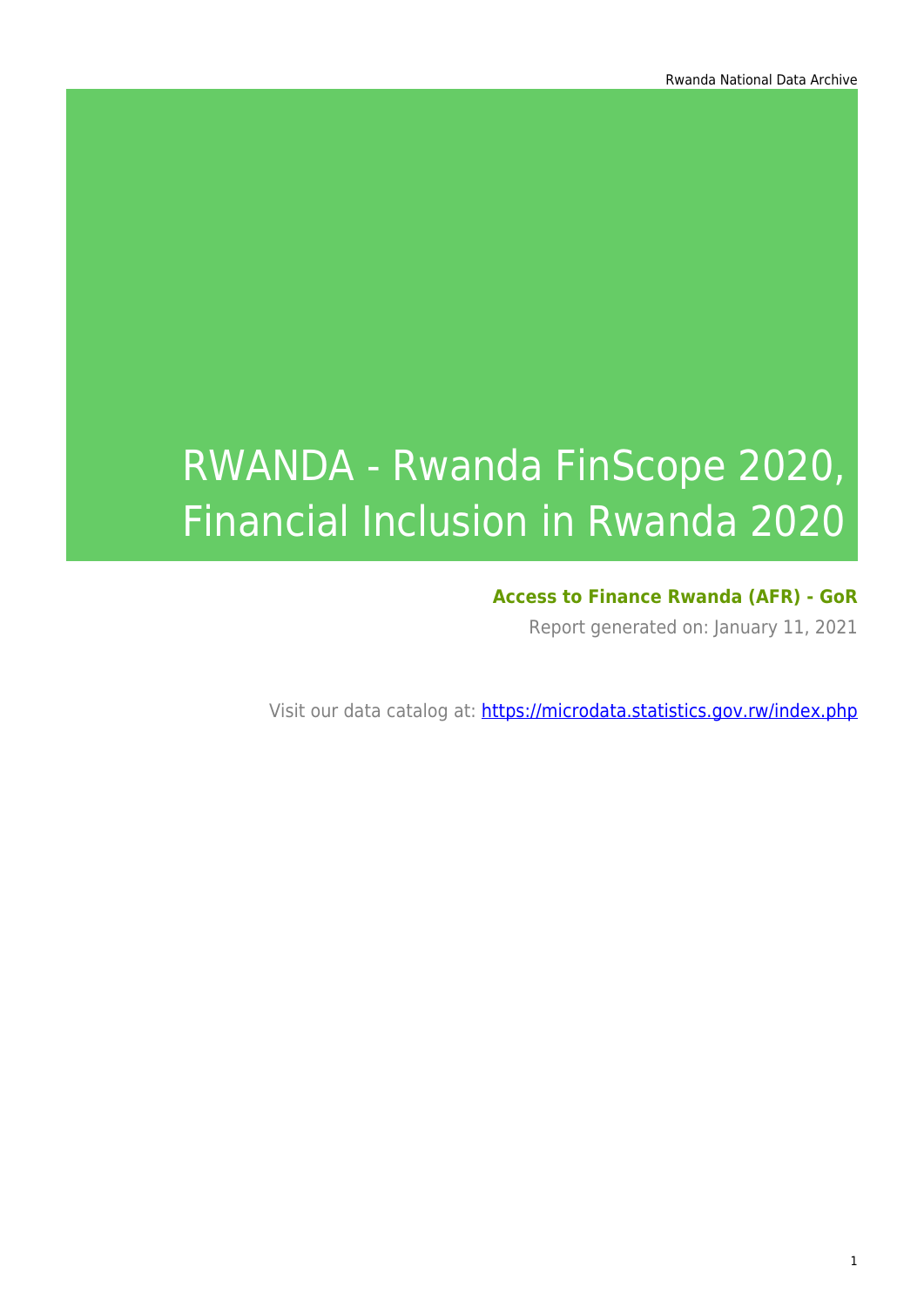#### **Overview**

#### **Identification**

ID NUMBER RWA-NISR-RFS-2020-v1

#### **Version**

VERSION DESCRIPTION Edited, anonymous dataset for public use.

PRODUCTION DATE 2020-06-01

NOTES This is the first version of the data description

#### **Overview**

#### **ABSTRACT**

The FinScope survey provides a holistic understanding of how individuals generate an income and how they manage their financial lives. It identifies the factors that drive financial behaviour and those that prevent individuals from using financial products and services. Implementing the FinScope survey over time provides the opportunity to assess whether, and how, a country's situation changes.

The main objective of the FinScope Rwanda 2020 survey was to:

- Describe the levels of financial inclusion (i.e. levels of access to financial products and services both formal and informal)
- Describe the landscape of access (i.e. the type of products and services used by financially included individuals)
- Identify the drivers of, and barriers to, financial access
- Assess trends/changes over time (from 2016)

• Stimulate evidence-based dialogue that will lead to effective public and private sector interventions in order to increase and deepen financial inclusion

• Provide information on new opportunities for increased financial inclusion and the extent to which financial services are meeting Rwandans' needs.

KIND OF DATA Sample survey data [ssd]

UNITS OF ANALYSIS Basic units of analyisis were individuals and households.

#### **Scope**

NOTES FinScope Rwanda2020 survey covered: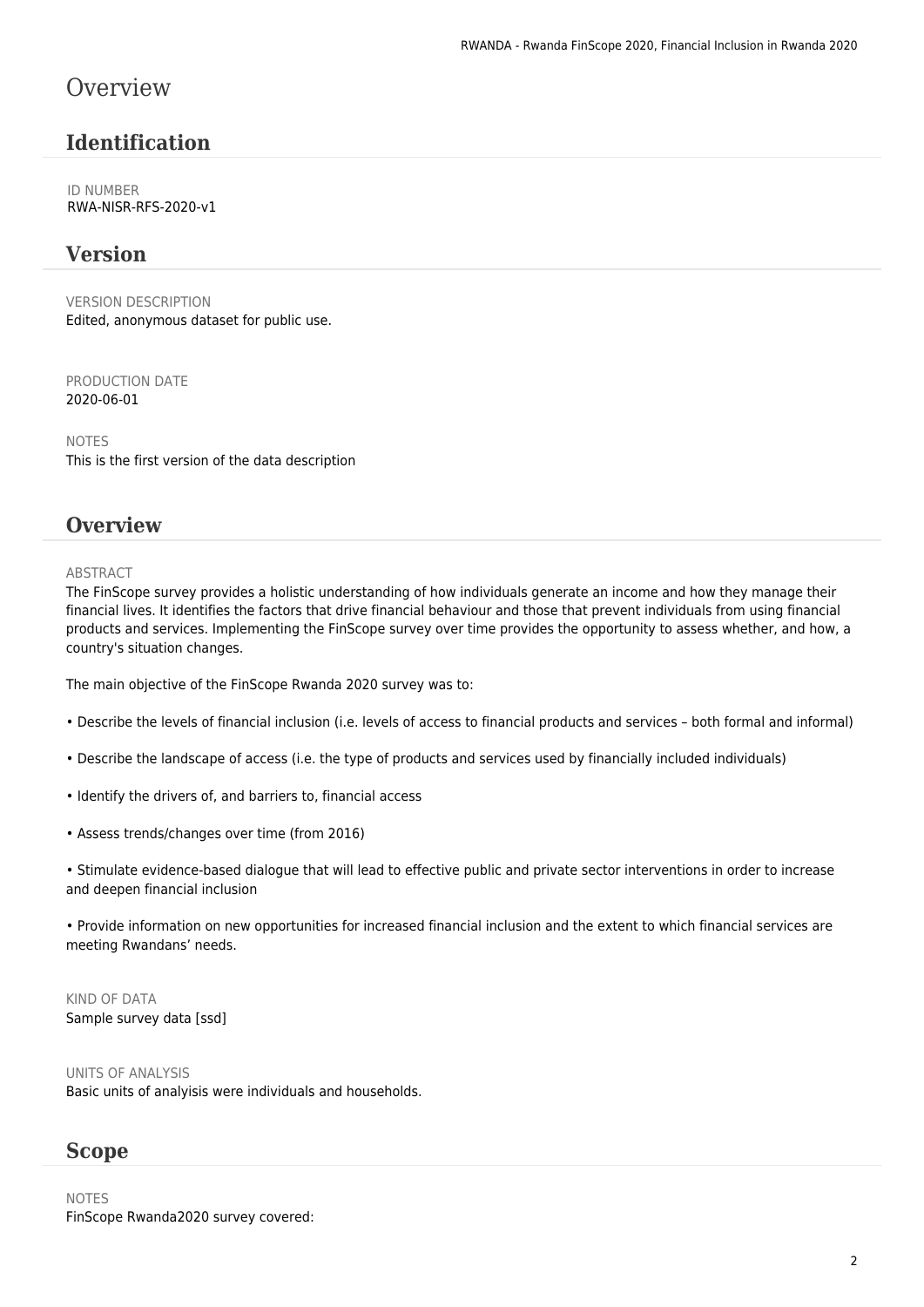- The Household Characteristics,
- Access to infrastructures,
- Financial capacity,
- Money Management-Borrowing
- Money Managemen- Risk &Risk Mitigation
- Money Managemen- Remittances
- Bank Penetration
- Informal Products
- Farming
- Income and Expenditure, and General information.

KEYWORDS FinScope

#### **Coverage**

GEOGRAPHIC COVERAGE FinScope data are at the National level coverage

UNIVERSE

The target population eligible for FinScope survey is every 16 years old and above resident in selected households

### **Producers and Sponsors**

#### PRIMARY INVESTIGATOR(S)

| <b>Name</b>                    | <b>Affiliation</b> |
|--------------------------------|--------------------|
| Access to Finance Rwanda (AFR) | GoR                |

OTHER PRODUCER(S)

| <b>Name</b>                                      | <b>Affiliation</b>                           | Role                                                                                 |
|--------------------------------------------------|----------------------------------------------|--------------------------------------------------------------------------------------|
| Ministry of Finance and Economic<br>Planning     | GoR                                          | <b>Technical Partner</b>                                                             |
| National Bank of Rwanda                          | Ministry of Finance and<br>Economic Planning | <b>Technical Partner</b>                                                             |
| National Institute of statistics of<br>Rwanda    | Ministry of Finance and<br>Economic Planning | Technical assistance in Questionnaire Design and<br>Sampling methodology             |
| Centre for Economic and Social<br><b>Studies</b> | NGO.                                         | Technical assistance in Questionnaire Design, Data<br>Collection and data processing |
| <b>Finmark Trust</b>                             | NGO                                          | Technical assistance in Data analysis                                                |

FUNDING

| <b>Name</b>          | <b>Abbreviation</b> | Role    |
|----------------------|---------------------|---------|
| Government of Rwanda | GoR                 | Fundina |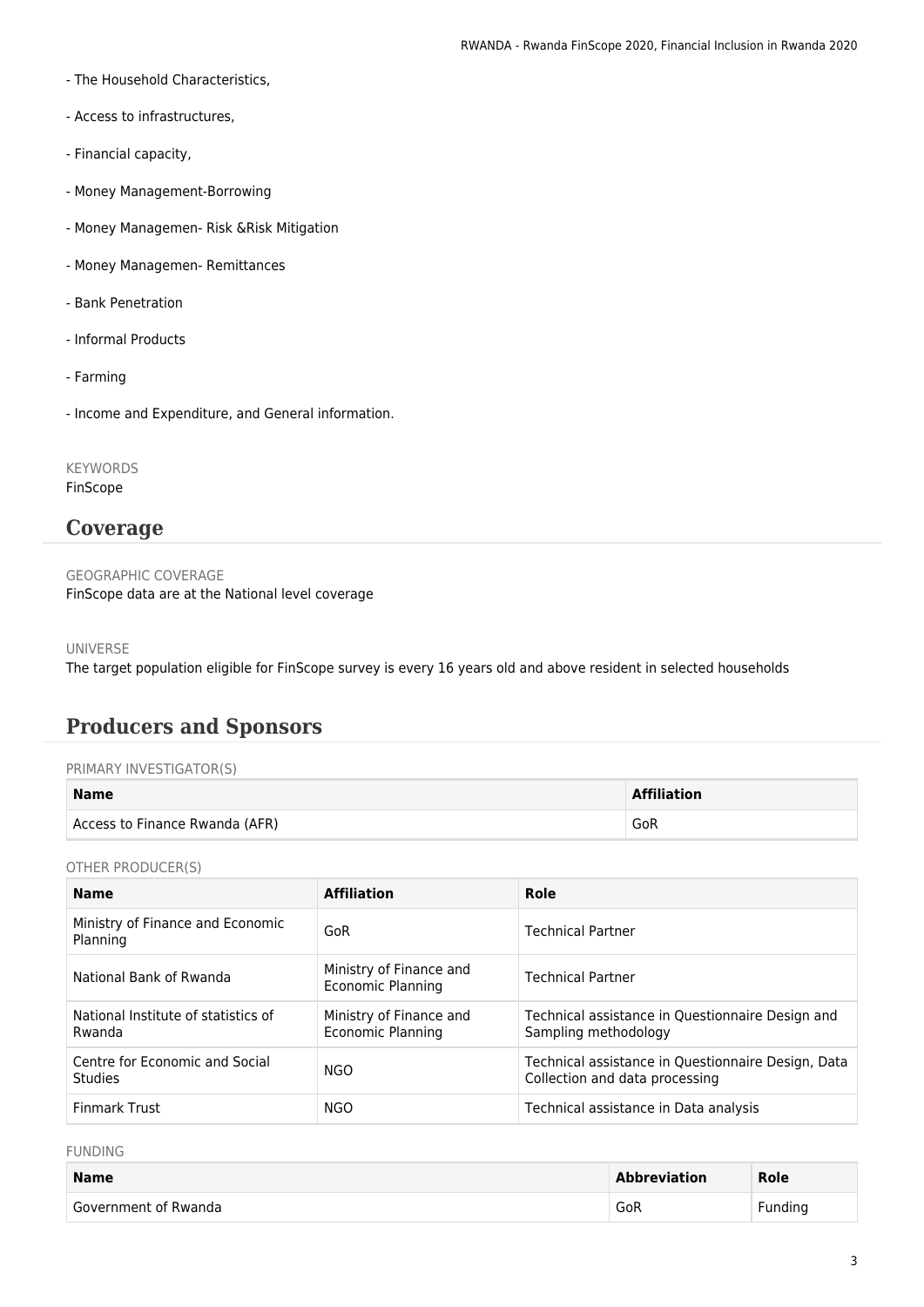| <b>Name</b>                                               | <b>Abbreviation</b> | Role    |
|-----------------------------------------------------------|---------------------|---------|
| United Kingdom's Department for International Development | UKaid               | Funding |
| United States Agency for International Development        | <b>USAID</b>        | Funding |
| Sweden                                                    | Sweden              | Funding |
| The Master Card Foundation                                | <b>MCF</b>          | Funding |
| Access to Finance Rwanda                                  | <b>AFR</b>          | Funding |

#### **Metadata Production**

METADATA PRODUCED BY

| <b>Name</b>                                   | Abbreviation Affiliation |                                              | Role                   |
|-----------------------------------------------|--------------------------|----------------------------------------------|------------------------|
| National Institute of Statistics of<br>Rwanda | <b>NISR</b>              | Ministry of Finance and Economic<br>Planning | Metadata Documentation |

DATE OF METADATA PRODUCTION 2020-07-02

DDI DOCUMENT VERSION RWA-NISR-RFS-2020-v1

DDI DOCUMENT ID RWA-NISR-RFS-2020-v1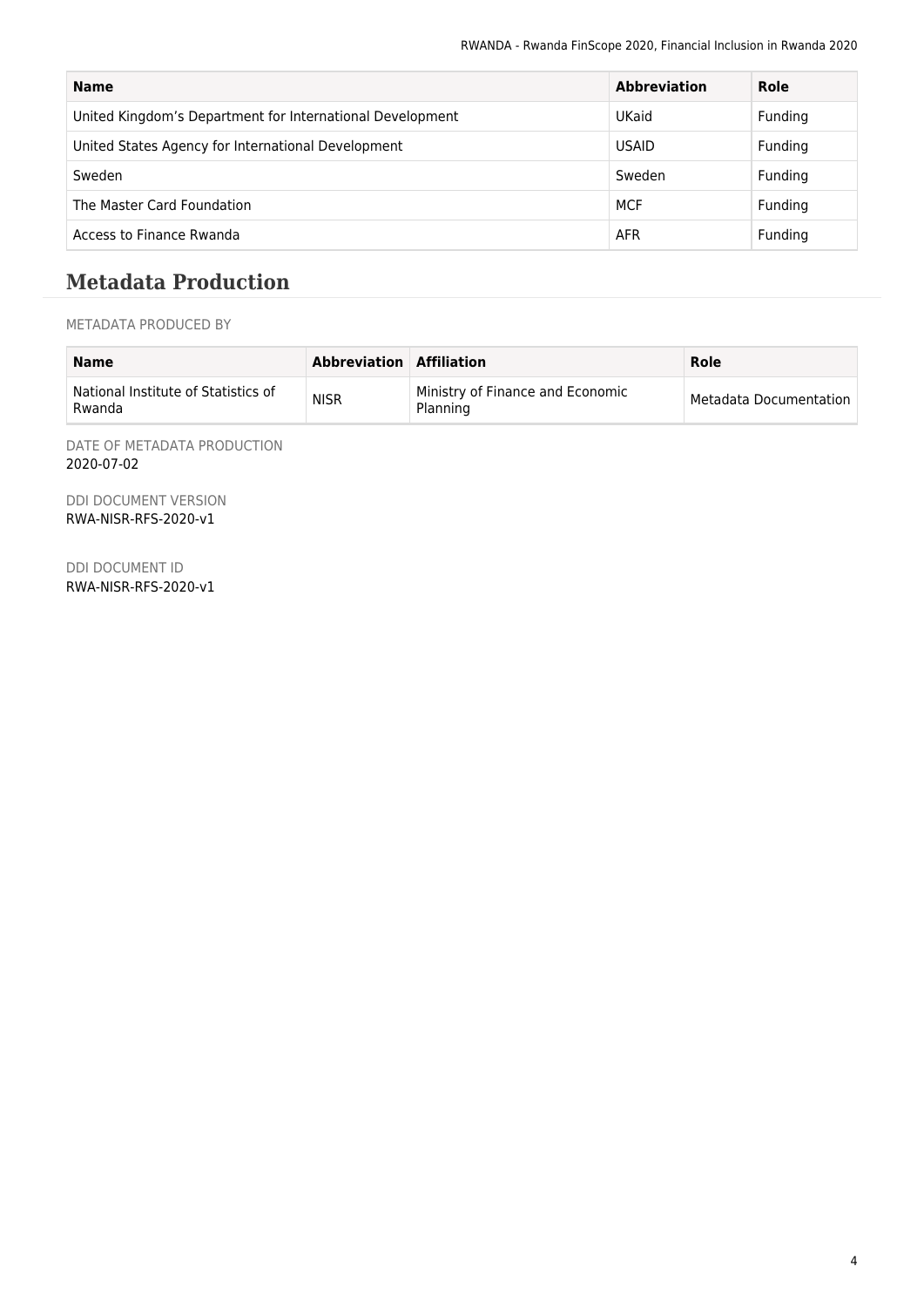## Sampling

#### **Sampling Procedure**

FinScope Rwanda 2020 is representative at national, urban/rural and district levels. The sampling frame was provided by National Institute of Statistics. The sample was designed according to the latest Census through the listing information conducted in the selected Enumeration Areas (EA). All households in the selected EAs were listed. As such about 158 386 households were listed. Within each selected EAs, sixteen households were randomly selected from the listed households. Within the selected households, individual respondents were randomly selected using the automated Kish Grid. A total of 12,480 interviews were conducted during September to November 2019.

## **Weighting**

The FinScope Survey 2020 is designed to represent the current household-based population of Rwanda. A stratified multi-stage sample design was used for the FinScope Survey, based on the NISR 2012 Rwanda Census frame. The weights for the FinScope Survey 2020 calculated based on the probabilities of selection from each sampling stage. In this case the number of sample clusters in each district corresponds to the number of clusters enumerated. This ensured that the data weighted up to represent the total household-based population in Rwanda.

The data was weighted and benchmarked to the 2016/17 Integrated Household Survey (EICV5)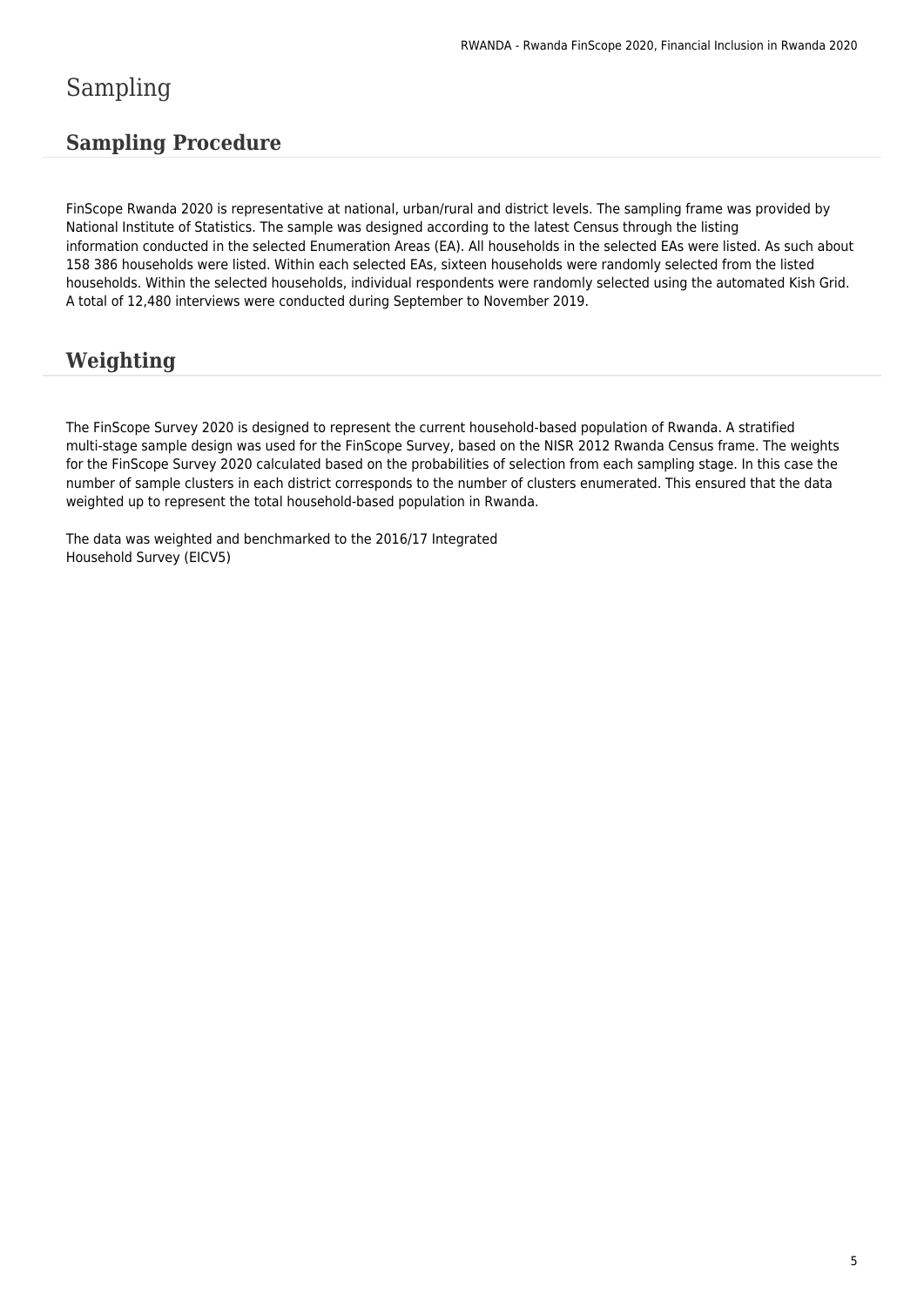## Questionnaires

#### **Overview**

The questionnaire was drafted in English and translated into Kinyarwanda. An instruction manual was developed in order to guide the enumerators how to use better the questionnaire and conduct interviews.

The modules of the questionnaire to be collected in the FinScope Customer Survey 2020 are as follows:

Module A Localization and Identification of the Household Module B Household Register Module C Household Information and Demographics Module D Access to Infrastructure Module E Financial Capacity Module F E-Payments and Mobile Money Module G Money Management – Saving/Investment Module H Money Management – Borrowing Module I Money Management – Risk and Risk Management Module J Money Management – Remittances Module K Banking Module L Informal Products Module M Farming Module N Income and Expenditures Module O General Information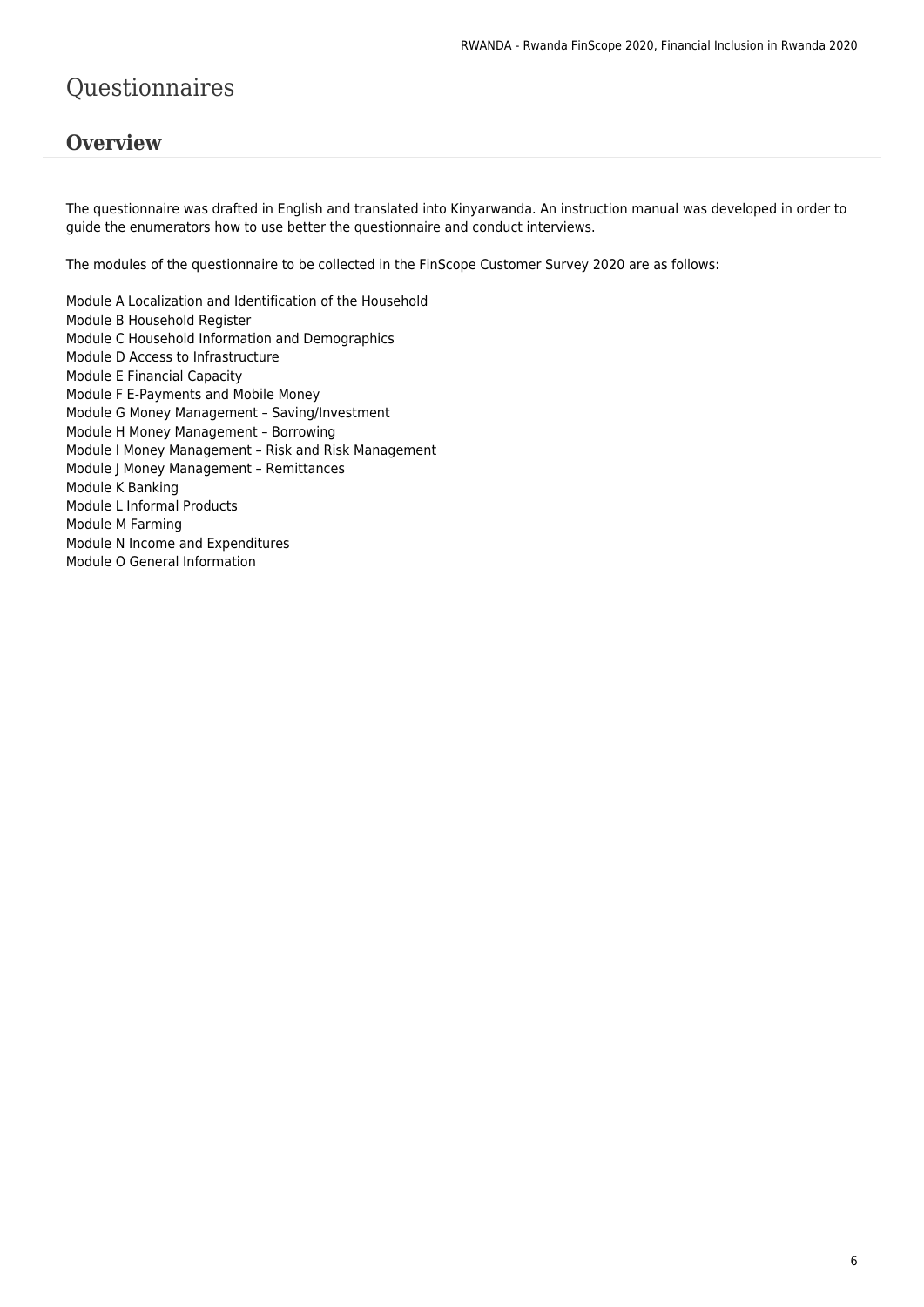## Data Collection

#### **Data Collection Dates**

#### **Time Periods**

**Start End Cycle**

#### **Data Collection Mode**

Face-to-face [f2f]

#### **Data Collection Notes**

Training of enumerators was based on the interviewer's manual and covered:

Introduction to the survey: survey objectives, sample, survey modules, survey implementation, confidentiality, interviewer's role;

Conducting the interview: approaching the household, ensuring privacy, asking questions, differences between the printed questionnaire and the tablet screens;

Questionnaire content: location identifiers, household roster, survey modules details.

Fieldwork procedures: field team members' roles and responsibilities, reporting to the field supervisor, ensuring high data quality,

Entering and managing data on the tablet: tablet and screen components, starting a record on the tablet, general navigation, advancing through modules and groups, entering responses;

Completing modules: general instructions, how to administer each module/ask questions/enter responses (question by question);

Hands-on training: Hands-on-training with survey instrument on tablets complete with mock interviews and practice sessions and the use of all technical equipment required for survey implementation;

At the conclusion of the interviewers' training, the entire field team conducted a pilot test of all survey procedures, logistics, systems, the revised instrument, and the translations. The pilot test was conducted in urban and rural areas that are not part of the sample. The pilot test lasted one week. At the end of each day, all people participating in the pilot test were meeting to discuss issues and challenges, and suggest solutions to be tested on subsequent days.

At the conclusion of the pilot, all proposed changes to the survey instrument, translations, procedures, logistics, and systems were documented and prioritized. The AFR and FinMark Trust worked with the CESS Survey Director, Field Manager and QCS specialists to revise the survey instruments.

#### **Questionnaires**

The questionnaire was drafted in English and translated into Kinyarwanda. An instruction manual was developed in order to guide the enumerators how to use better the questionnaire and conduct interviews.

The modules of the questionnaire to be collected in the FinScope Customer Survey 2020 are as follows:

Module A Localization and Identification of the Household Module B Household Register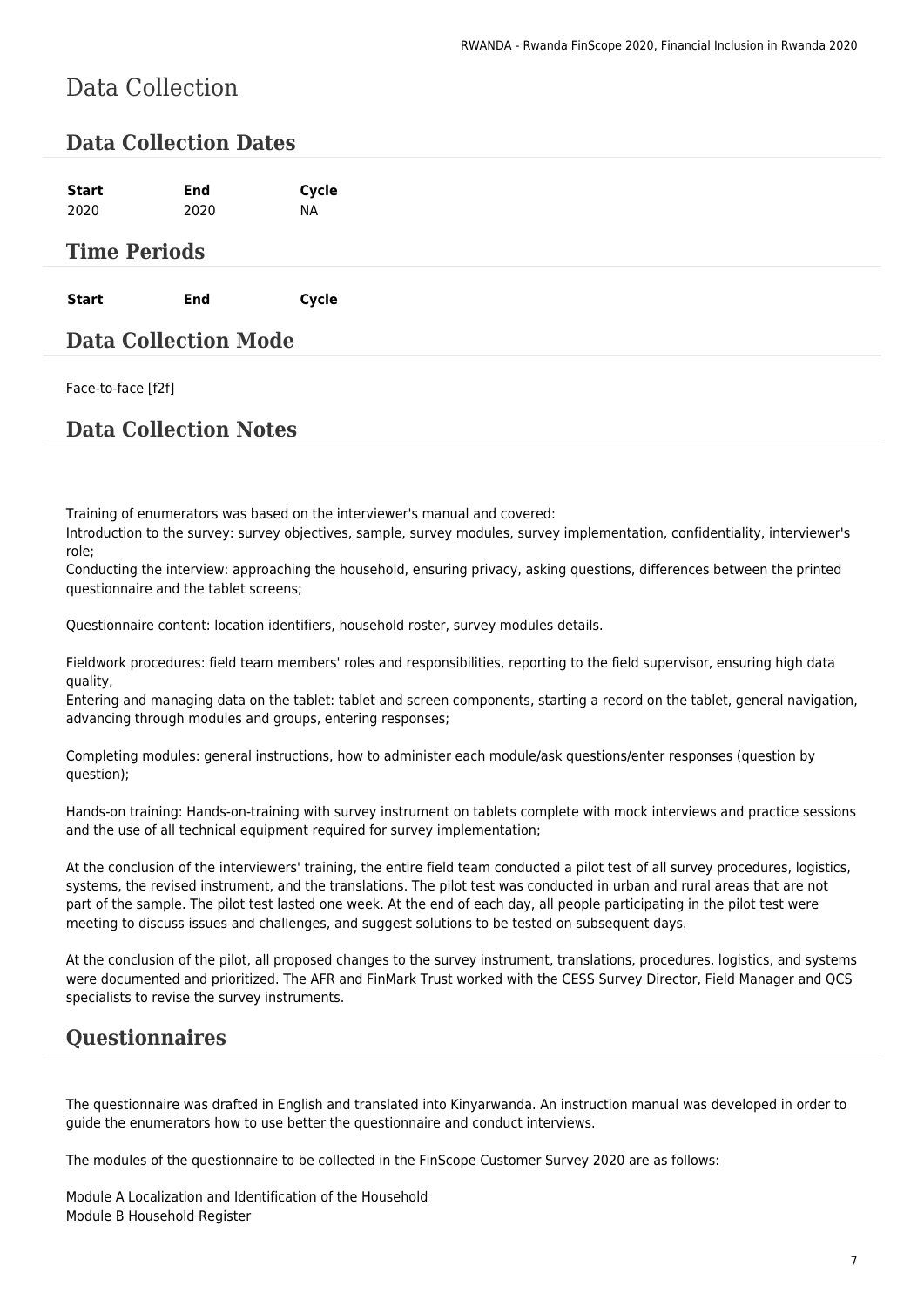Module C Household Information and Demographics Module D Access to Infrastructure Module E Financial Capacity Module F E-Payments and Mobile Money Module G Money Management – Saving/Investment Module H Money Management – Borrowing Module I Money Management – Risk and Risk Management Module J Money Management – Remittances Module K Banking Module L Informal Products Module M Farming Module N Income and Expenditures Module O General Information

### **Data Collectors**

| <b>Name</b>                            | <b>Abbreviation</b> | <b>Affiliation</b>       |
|----------------------------------------|---------------------|--------------------------|
| Centre for Economic and Social Studies | CESS                | Access to Finance Rwanda |

#### **Supervision**

In order to complete 12,480 interviews with adults aged 16 years and above in their respective households distributed in all the districts (30) of Rwanda, 63 Enumerators were used during 42 days of data collection. The fieldwork lasted 42 days, including 40 days of data collection, one (1) day dedicated for teams' deployment, and another (1) day for redeployment of teams in districts. For practical and logistical purposes, two pair teams (one team of 4 enumerators) were deployed together moving from one area to another using one vehicle. Each field team deployed consists of one (1) Field Supervisor, one (1) Quality control(QC) interviewer, and Interviewers. In total there were 15 teams,15 Field Supervisors, 15 QC Interviewers, and 63 Enumerators to complete the work.

Rigorous field supervision was provided throughout the course of fieldwork by several layers of supervisory staff in order to ensure the quality of the data. The front lines for data quality assurance in the field were Field Supervisors. The Field Supervisor and the quality control Interviewer were observing interviews conducted by interviewers. The quality control Interviewer was responsible to review each questionnaire summary closely and will present findings to the Field Supervisor prior to the latter's transmission of the data. The Field Supervisors also was to observe all interviewers as they conduct some interviews, spot check a random sample of interviewed households, and provide additional instruction to Interviewers as needed. Field Quality control supervision teams were visiting the field teams during the course of fieldwork to provide supervision and additional quality assurance.

To complement and verify these quality control measures, Access to Finance Rwanda (AFR) and Yakini conducted independent field visits to verify field teams' implementation of the survey methodology and the interviewing process. Spot checks were also carried out on a number of completed questionnaires to assess completeness and logical consistency of interview data.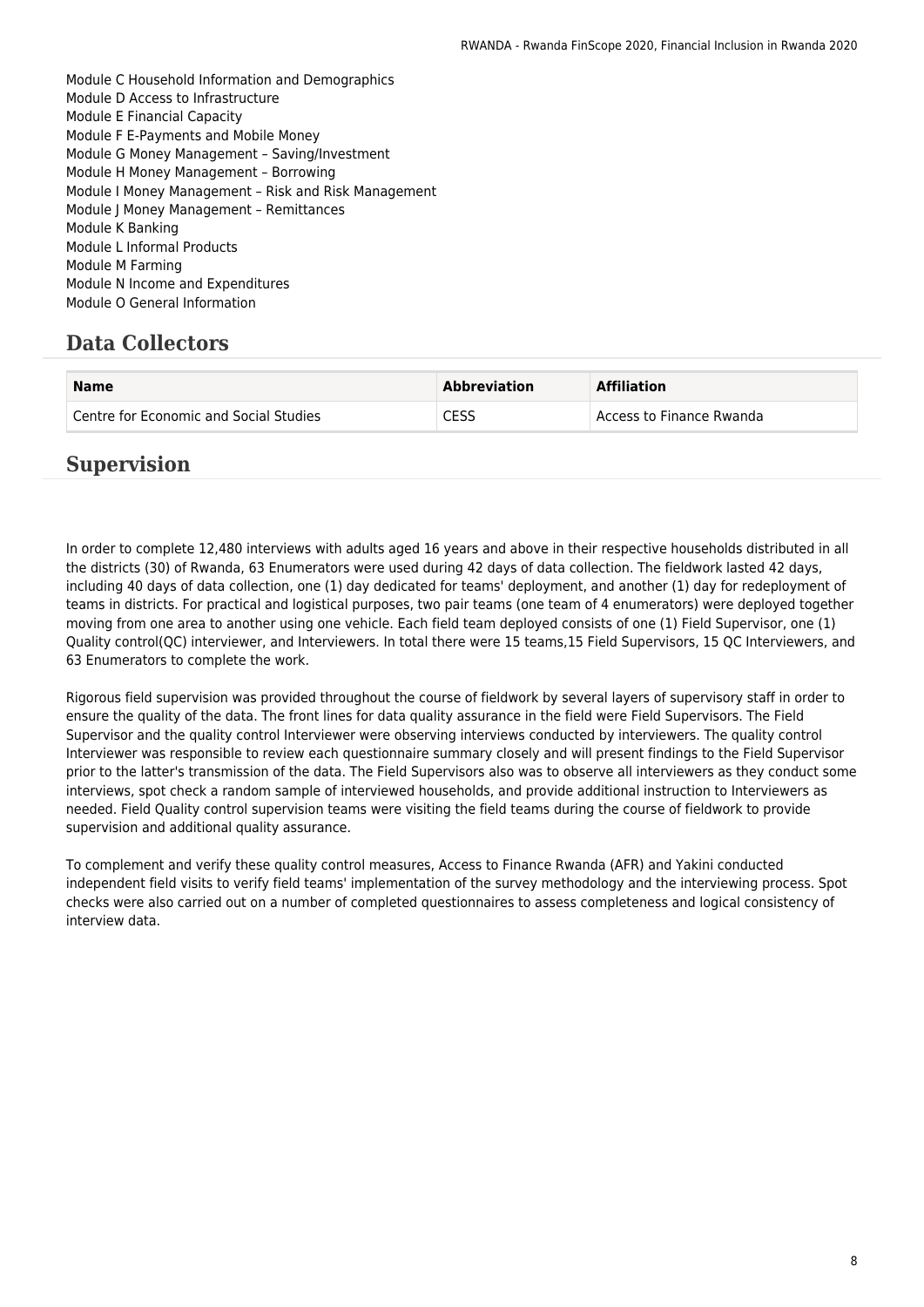# Data Processing

No content available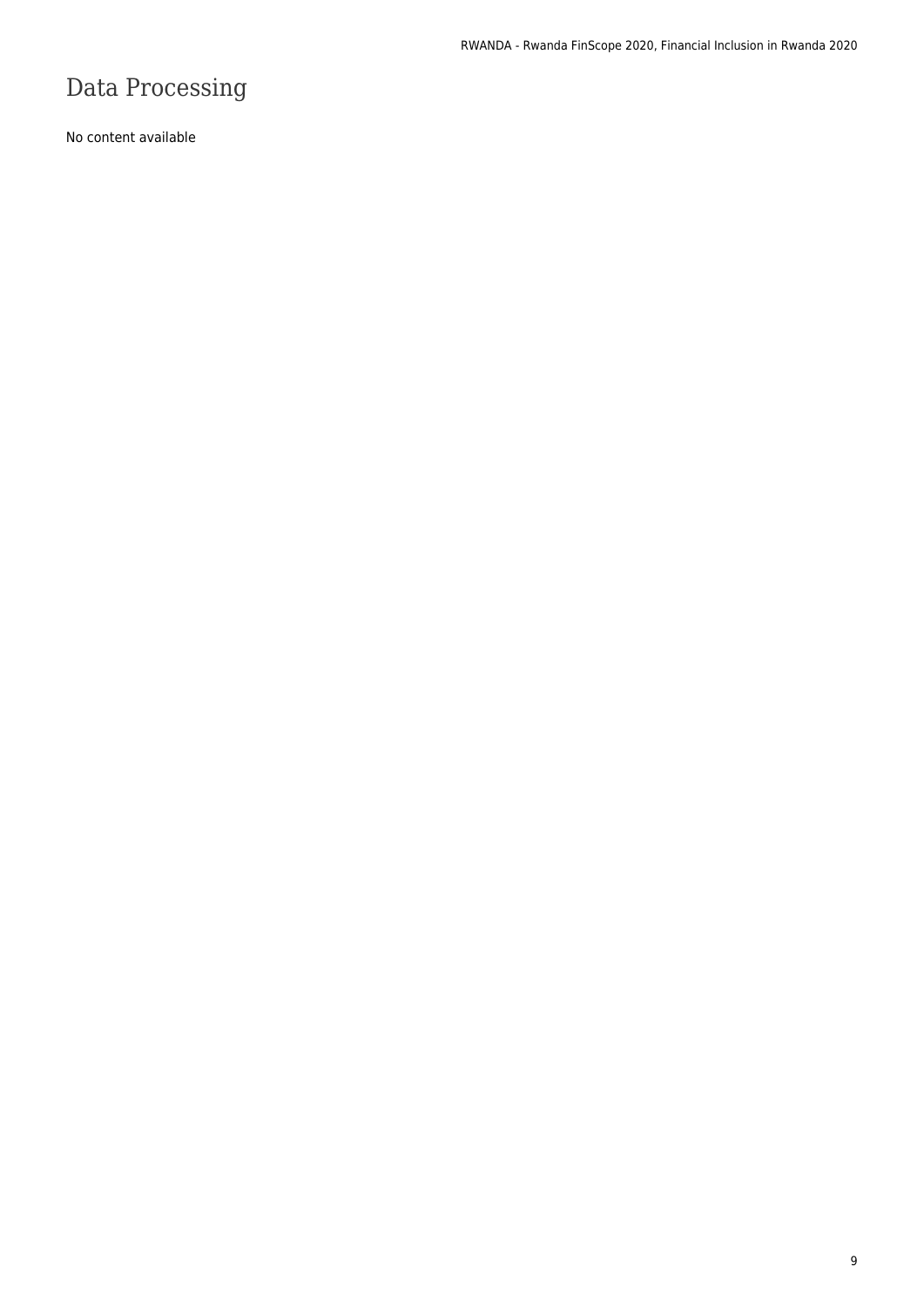## Data Appraisal

No content available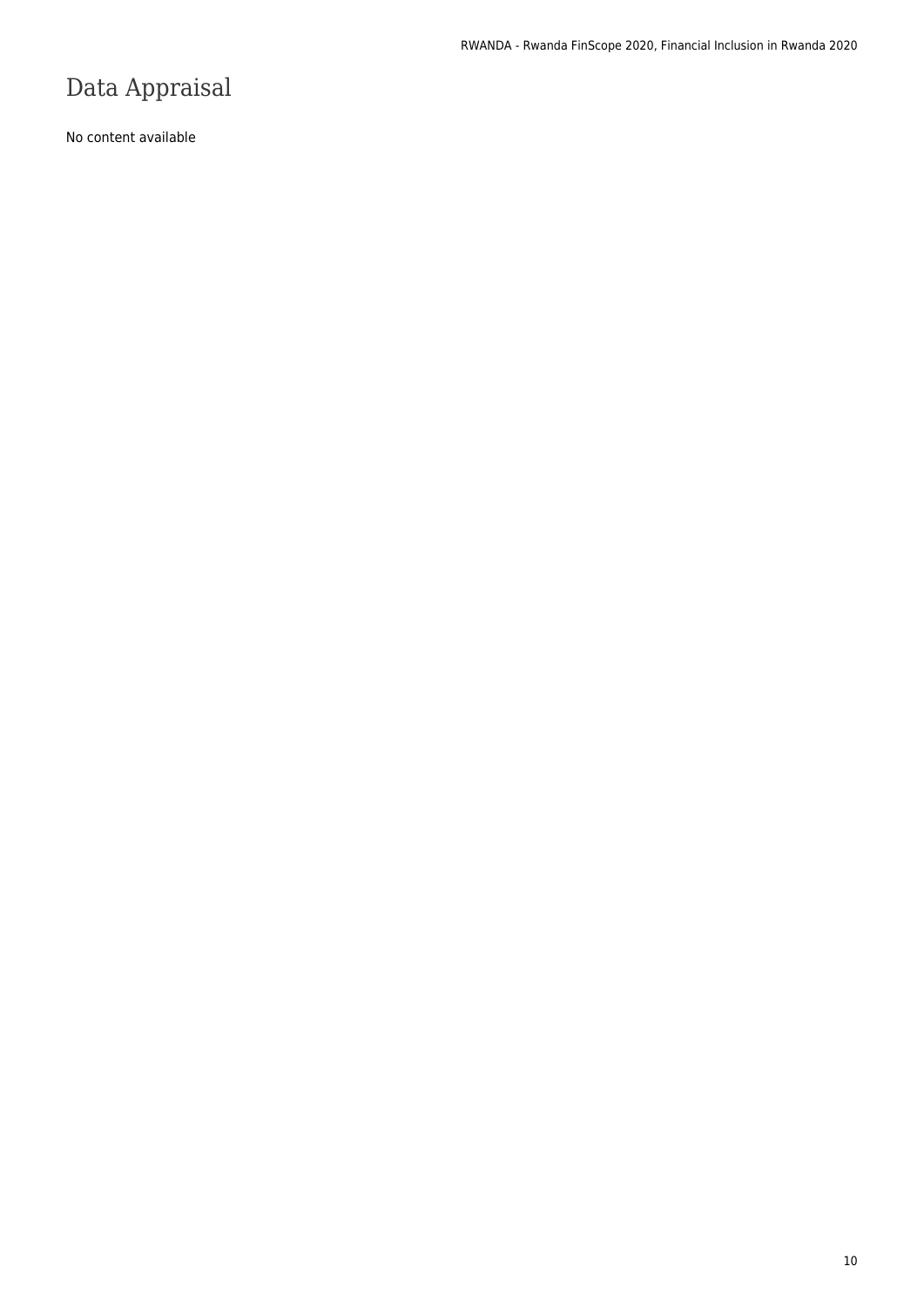# **Documentation**

#### **Questionnaires**

#### **FinScope Rwanda 2020 Survey Questionnaire**

| Title             | FinScope Rwanda 2020 Survey Questionnaire                      |
|-------------------|----------------------------------------------------------------|
| Author(s)         | Access to Finance Rwanda                                       |
| Date              | 2018-12-25                                                     |
| Country           | Rwanda                                                         |
| Language          | English                                                        |
| Publisher(s) NISR |                                                                |
|                   | Description This is the questionnaire for Finscope Rwanda 2020 |
|                   | Filename Technical/Q-rfs-2020-Eng.pdf                          |
|                   |                                                                |

### **FinScope Rwanda 2020 Survey Kinyarwanda Questionnaire**

| Title             | FinScope Rwanda 2020 Survey Kinyarwanda Questionnaire             |
|-------------------|-------------------------------------------------------------------|
| Author(s)         | Access to Finance Rwanda                                          |
| Country           | Rwanda                                                            |
|                   | Language Kinyarwanda                                              |
| Publisher(s) NISR |                                                                   |
|                   | Description This is the 2020 Finscope questionnaire in Kinyarwnda |
|                   | Filename Technical/Q-rfs-2020-kiny.pdf                            |

### **FinScope Rwanda 2020 English Questionnaire**

| Title        | FinScope Rwanda 2020 English Questionnaire                                                                |
|--------------|-----------------------------------------------------------------------------------------------------------|
| Author(s)    | Access to Finance Rwanda                                                                                  |
| Date         | 2020                                                                                                      |
| Country      | Rwanda                                                                                                    |
| Language     | English                                                                                                   |
|              | Contributor(s) National Institute of Statistics of Rwanda                                                 |
| Publisher(s) | National Institute of Statistics of Rwanda (NISR) - Ministry of Finance and Economic Planning (MINECOFIN) |
| Filename     | Q-rfs-2020-Eng.pdf                                                                                        |

### **FinScope Rwanda 2020\_Kinyarwanda Questionnaire**

| Title        | FinScope Rwanda 2020 Kinyarwanda Questionnaire                                                            |
|--------------|-----------------------------------------------------------------------------------------------------------|
| Author(s)    | Access to Finance Rwanda                                                                                  |
| Date         | 2020                                                                                                      |
| Country      | Rwanda                                                                                                    |
| Language     | Kinvarwanda                                                                                               |
|              | Contributor(s) National Institute of Statistics of Rwanda                                                 |
| Publisher(s) | National Institute of Statistics of Rwanda (NISR) - Ministry of Finance and Economic Planning (MINECOFIN) |
| Filename     | Q-rfs-2020-kiny.pdf                                                                                       |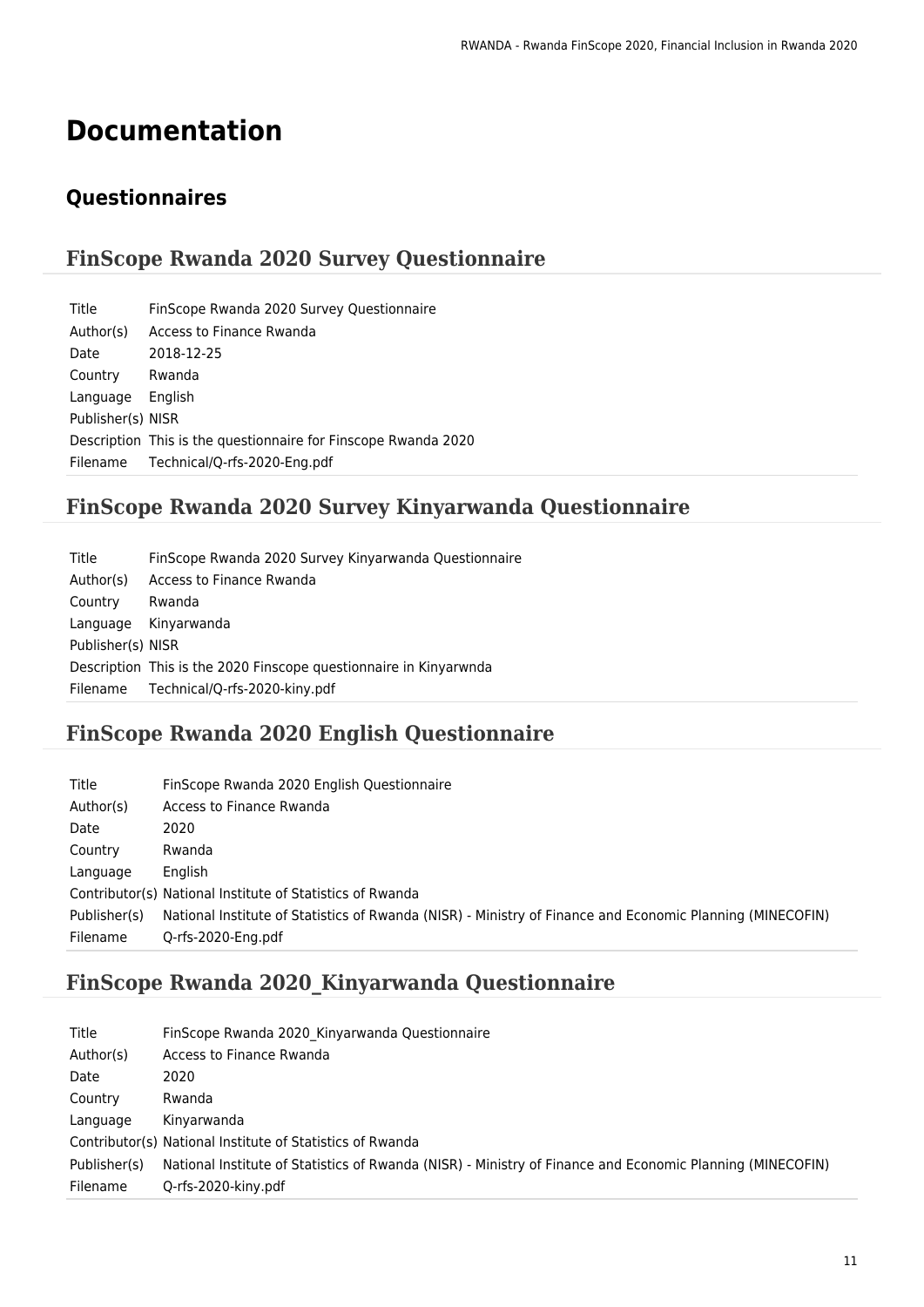#### **Reports**

### **Brief Report of FinScope 2020**

Title Brief Report of FinScope 2020 Author(s) Access to Finance Rwanda Country Rwanda Language English Filename Reports/brief-report-rfs-2020-eng-v1.pdf

#### **Detailed Methodology**

Title Detailed Methodology Author(s) Access to Finance Rwanda Country Rwanda Language English Filename Technical/Methods-rfs-2020-eng.pdf

#### **FinScope 2020 Main Report**

| Title       | FinScope 2020 Main Report                        |
|-------------|--------------------------------------------------|
| Author(s)   | Access to Finance Rwanda                         |
| Date        | 2020-10-01                                       |
| Country     | Rwanda                                           |
| Language    | English                                          |
| Description | This is the final report of Rwanda Finscope 2020 |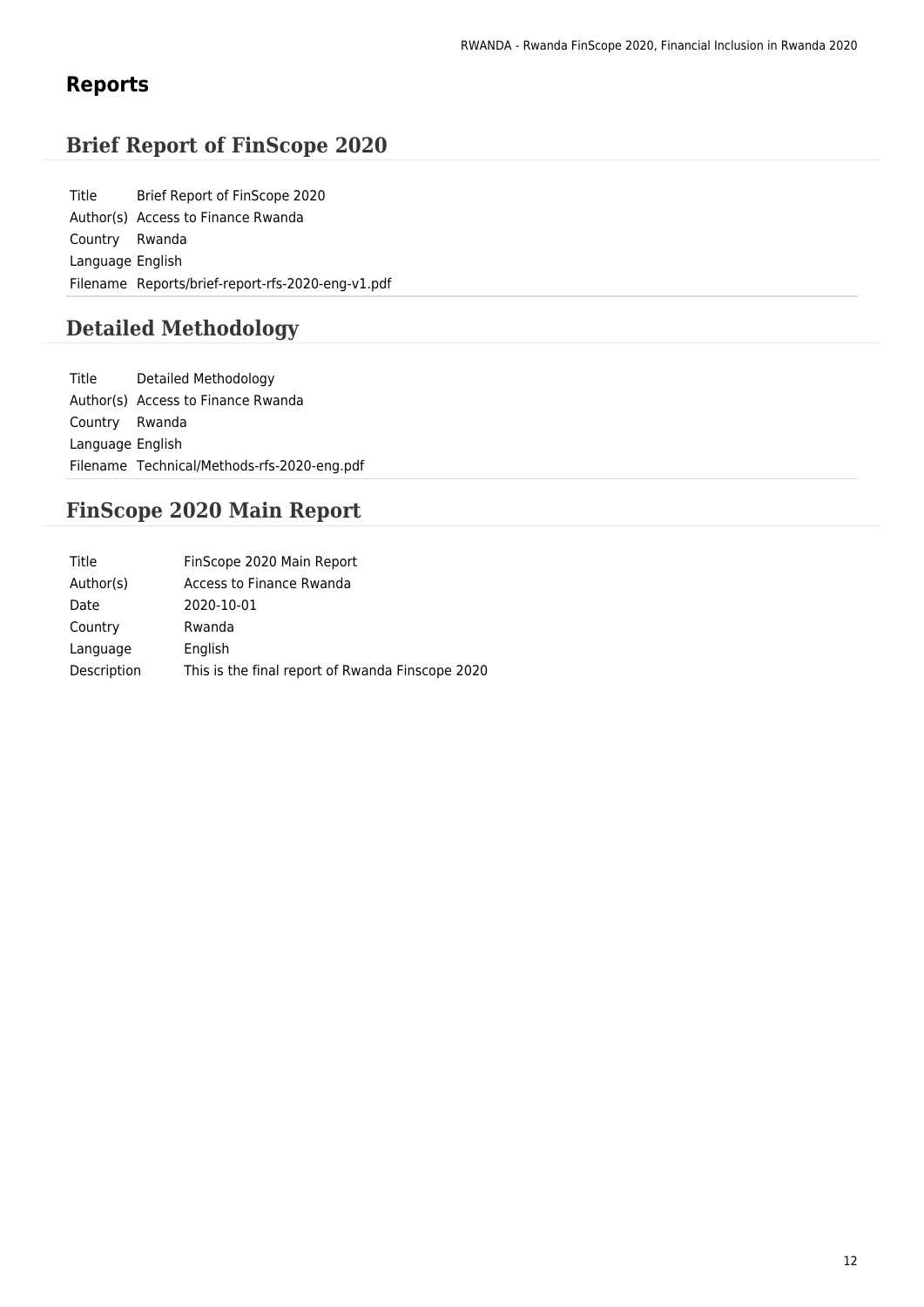|          | <b>CONTENTS</b>                          |  |
|----------|------------------------------------------|--|
|          |                                          |  |
|          |                                          |  |
|          |                                          |  |
|          |                                          |  |
|          |                                          |  |
|          |                                          |  |
|          |                                          |  |
|          |                                          |  |
|          |                                          |  |
|          |                                          |  |
|          |                                          |  |
|          |                                          |  |
|          |                                          |  |
|          |                                          |  |
|          |                                          |  |
|          |                                          |  |
|          |                                          |  |
|          |                                          |  |
|          |                                          |  |
|          |                                          |  |
|          |                                          |  |
|          |                                          |  |
|          |                                          |  |
|          |                                          |  |
|          |                                          |  |
|          |                                          |  |
|          |                                          |  |
|          |                                          |  |
|          |                                          |  |
|          |                                          |  |
|          |                                          |  |
|          |                                          |  |
|          |                                          |  |
|          |                                          |  |
|          |                                          |  |
|          |                                          |  |
|          |                                          |  |
|          |                                          |  |
|          |                                          |  |
|          |                                          |  |
|          |                                          |  |
|          |                                          |  |
|          |                                          |  |
|          |                                          |  |
|          |                                          |  |
|          |                                          |  |
|          |                                          |  |
|          |                                          |  |
|          |                                          |  |
|          |                                          |  |
|          |                                          |  |
|          |                                          |  |
|          |                                          |  |
|          |                                          |  |
|          |                                          |  |
|          |                                          |  |
|          |                                          |  |
|          |                                          |  |
|          |                                          |  |
|          |                                          |  |
|          |                                          |  |
| Filename | Reports/final-report-rfs-2020-eng-v1.pdf |  |

## **Brief Report of FinScope 2020**